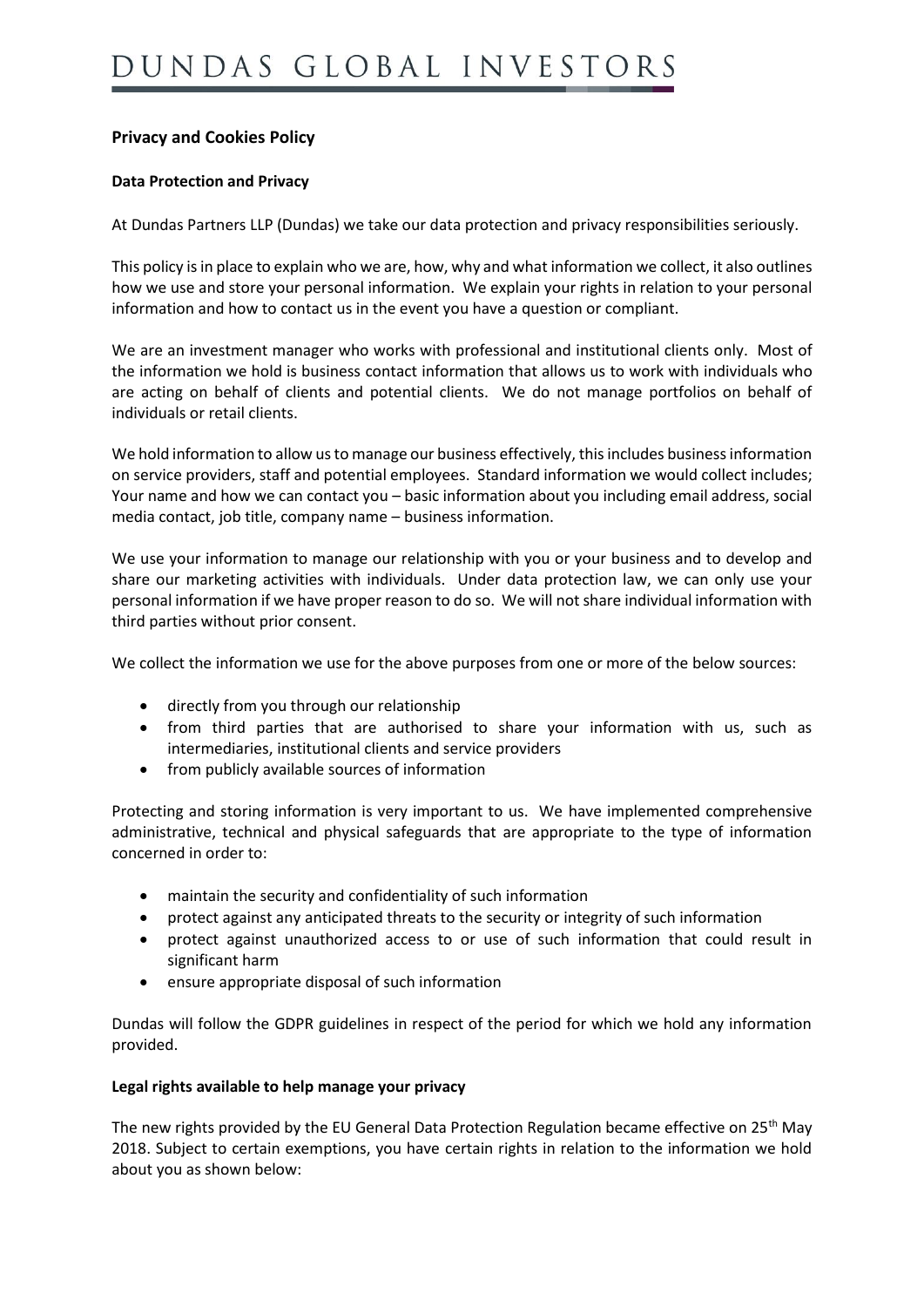- to access the information we hold
- to amend / erase the information we hold
- to restrict the processing of your information
- to transfer your information
- to object to the processing of your information
- to object to how we use your information for direct marketing purposes

#### **Cookies**

Dundas use cookies to track information provided to us by your browser when using our website. A cookie is a small piece of information that a website stores on the web browser on your device and can later retrieve. "Sessions" cookies are temporary and will expire at the end of a browser session, i.e., when you leave a website. Session cookies allow a website to recognize you and carry information as you navigate between pages during a single browser session. "Persistent" cookies remain in the cookie file of your browser even after you leave a website and after the browser is closed. They enable a website to recognise you upon your return, remember your preferences and provide tailored services to you. A cookie will not contain information that will enable us to contact you via telephone, email or other means.

We use session and persistent cookies to measure your use of our website in an effort to improve its quality and enhance your overall experience, including tracking page views, time and date of website access and other usage data. Cookies also provide your operating system and browser type (but not other information about your computer or the programs on it) and your general geographic location.

#### Control your cookie settings

Most browsers are initially set to accept Cookies. However, you have the ability to change your browser settings. It may also be possible to configure your browser settings to enable acceptance of specific Cookies or to notify you each time a new Cookie is about to be stored on your device enabling you to decide whether to accept or reject the Cookie. You can also disable Cookies by configuring your browser setting to reject Cookies. Please refer to the help section of your browser for instructions on disabling Cookies. For more information about Cookies, how they work, why they are so useful and how to disable them, you can visi[t http://www.allaboutcookies.org](http://www.allaboutcookies.org/)

If you do not wish to accept Cookies from our Website, please either disable them or refrain from using our website. If Cookies are disabled, it may mean that you experience reduced functionality or will be prevented from using all or part of our website.

#### **How you can contact us for more support**

The primary point of contact for all issues arising from this privacy notice is our Data Protection Officer, Vanessa Murchison. The Data Protection Officer can be contacted with any questions you may have in the following ways:

By emai[l vanessa@dundasglobal.com](mailto:vanessa@dundasglobal.com)

You may also contact her by post:

The Data Protection Officer Dundas Global Investors